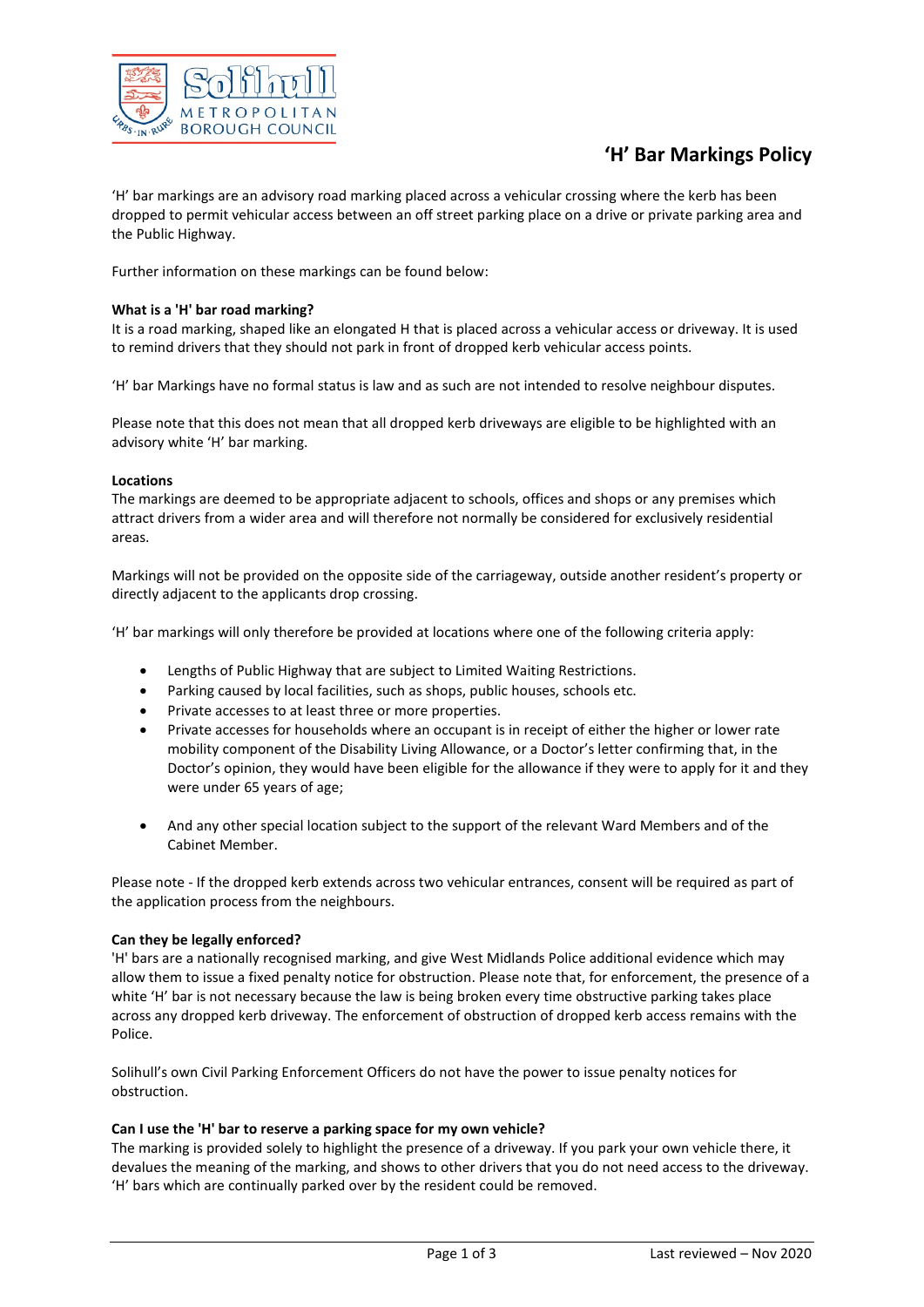# **How long can the marking be?**

The marking is only intended to define the width of the driveway, and as such are typically marked between the top of each drop kerb either side of the driveway as shown in the image below.



# **Applying for a H bar**

If you consider your property would benefit from the introduction of a H bar marking you can apply using the H Bar Marking Application Form which can be accessed here: **[Form H001 – H Bar Application](https://www.solihull.gov.uk/sites/default/files/2021-02/H-Markings-Application-Form.pdf)**

Further details on the application process can be found below:

#### **Measuring for a new H bar**

When applying for a new H bar marking please ensure that you measure from the start of the first dropped kerb (where it abuts the full face kerb, shown as point A above), across the full width of the drive to the end of corresponding dropped kerb (point B above). For reference a standard kerbstone is approximately 0.9m long.

### **Fees and Charges**

There is a standard fee for installing a H bar marking (up to 6m in length) of £78. This cost includes both the administration fee and cost to physically carry out the work. For H bar marks longer than 6m please contact us a[t hbar@solihull.gov.uk](mailto:hbar@solihull.gov.uk) prior to completing the application fee.

The charge referenced above does not apply where applications are made for households where an occupant is in receipt of the higher or lower rate mobility component of the Disability Living Allowance, or a Doctor's letter confirming that, they would have been eligible for the allowance if they were to apply for it and were under 65 years of age.

#### **Timing of works**

For H Bar applications of 6m and under in length, please complete and submit the application form by email to [hbar@solihull.gov.uk.](mailto:hbar@solihull.gov.uk) We will then review and let you know within 28 days whether it has been successful. When we contact you we will send you a plan showing you the proposed extent of the new H Bar, along with a reference number which you can use to pay the application fee online if you wish to proceed.

Once we have received confirmation that the fee has been paid, the works typically take between 6-8 weeks from ordering before they are installed. Please note that if the location is scheduled for resurfacing at a point within the next 3 months, H bar markings will not be laid until after those works have been completed.

#### **Review of a H bar**

H bar markings will be reviewed when a road is resurfaced and removed if no longer necessary. Necessary H bars will be refreshed at no cost if your road is resurfaced. At all other times if you wish for an existing H bar to be refreshed the standard fee will apply.

#### **Appeals relating to a decision on an H bar**

If your application for a H Bar is refused, you may appeal against the decision. You will be notified in writing with the grounds for our decision. On receipt of any such refusal you may appeal the decision by emailing [hbar@solihull.gov.uk](mailto:hbar@solihull.gov.uk) within 28 days of receipt of the refusal notification.

We will then consult Ward Members and provide them with a copy of your appeal for their consideration prior to sending the matter to the Cabinet Member for Environment and Transport for a final decision.